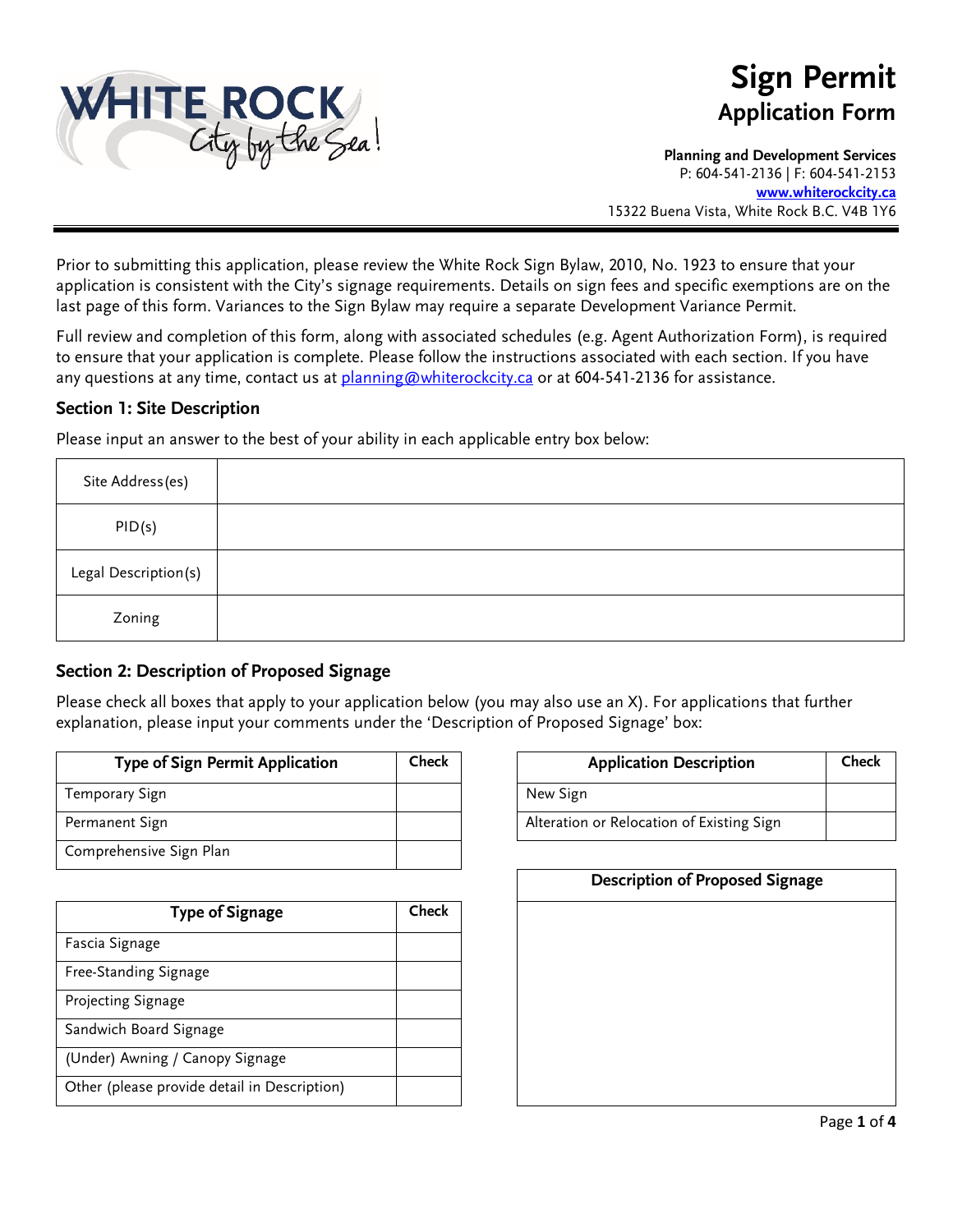### **Section 3: Description of Proposed Signage**

Please use the following checklist to assist with the preparation of your application. We will require physical and electronic copies of the following documents:

| <b>Checklist</b>                                                                                                                                     | Check |  |
|------------------------------------------------------------------------------------------------------------------------------------------------------|-------|--|
| All Signs including Temporary Signs                                                                                                                  |       |  |
| A Completed Application Form with associated fee<br>Note: See Schedule II of the Sign Bylaw, or the end of this form for details on fee requirements |       |  |
| An Authorized Agent Form, if the property owner is represented by a third party                                                                      |       |  |
| Proof of Business Ownership (Notice of Articles)                                                                                                     |       |  |
| Note: Only required if the property owner is a corporation.                                                                                          |       |  |
| A recent title search, dated within 30 days of the application                                                                                       |       |  |
| Note: Staff will require copies of any applicable legal encumbrances on title.                                                                       |       |  |

| Check |
|-------|
|       |
|       |
|       |
|       |

| <b>Checklist</b><br>Temporary Signs Only (including Sandwich Board Signs, Free-Standing Signs, and Promotional Signs)                                                                                                                                                        |  |
|------------------------------------------------------------------------------------------------------------------------------------------------------------------------------------------------------------------------------------------------------------------------------|--|
| Sketches / Photographs of Proposed Signage<br>Note: If possible, scaled dimensions are recommended.                                                                                                                                                                          |  |
| Location Plan of Proposed Signage<br>Note: The location plan should identify the location of the sign in relation to the building façade or property lines. It should also<br>identify building access points, and if applicable, dimensions of the unimpeded sidewalk area. |  |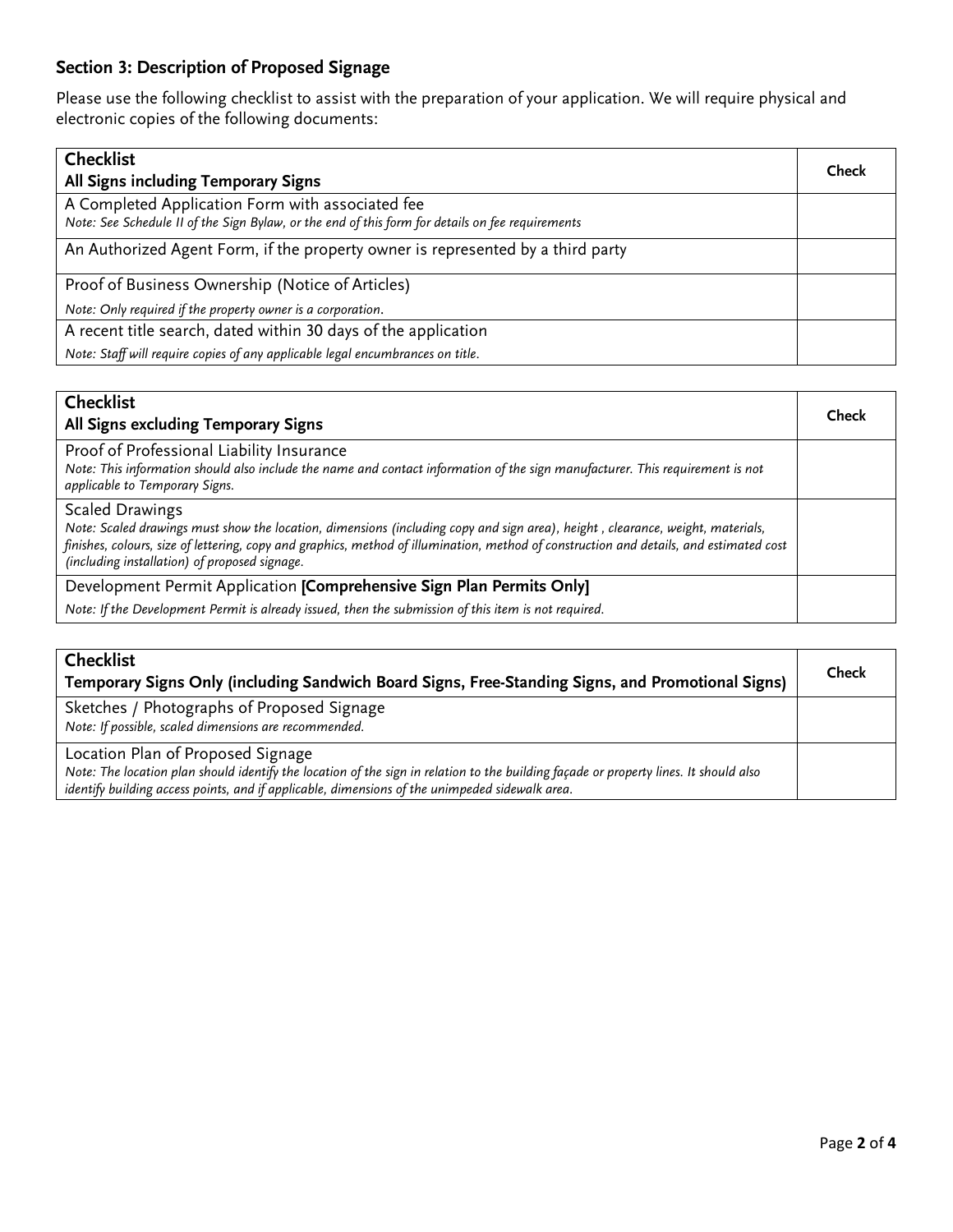### **Section 4: Owner / Applicant Information**

Please input the following information into each box as organized below:

|                             | <b>Registered Owner</b> | Applicant (only if not the Owner) |
|-----------------------------|-------------------------|-----------------------------------|
| Full Name /<br>Organization |                         |                                   |
| <b>Address</b>              |                         |                                   |
| <b>City</b>                 |                         |                                   |
| <b>Postal Code</b>          |                         |                                   |
| Phone (Main)                |                         |                                   |
| Phone (Cell)                |                         |                                   |
| Fax                         |                         |                                   |
| E-mail                      |                         |                                   |

#### **Section 5: Consent**

Please signify your consent for this application below:

| I hereby consent      | Input Signature Below: | Date (YY/MM/DD) |
|-----------------------|------------------------|-----------------|
| <b>Property Owner</b> |                        |                 |
| Property Owner        |                        |                 |
| Authorized Agent      |                        |                 |